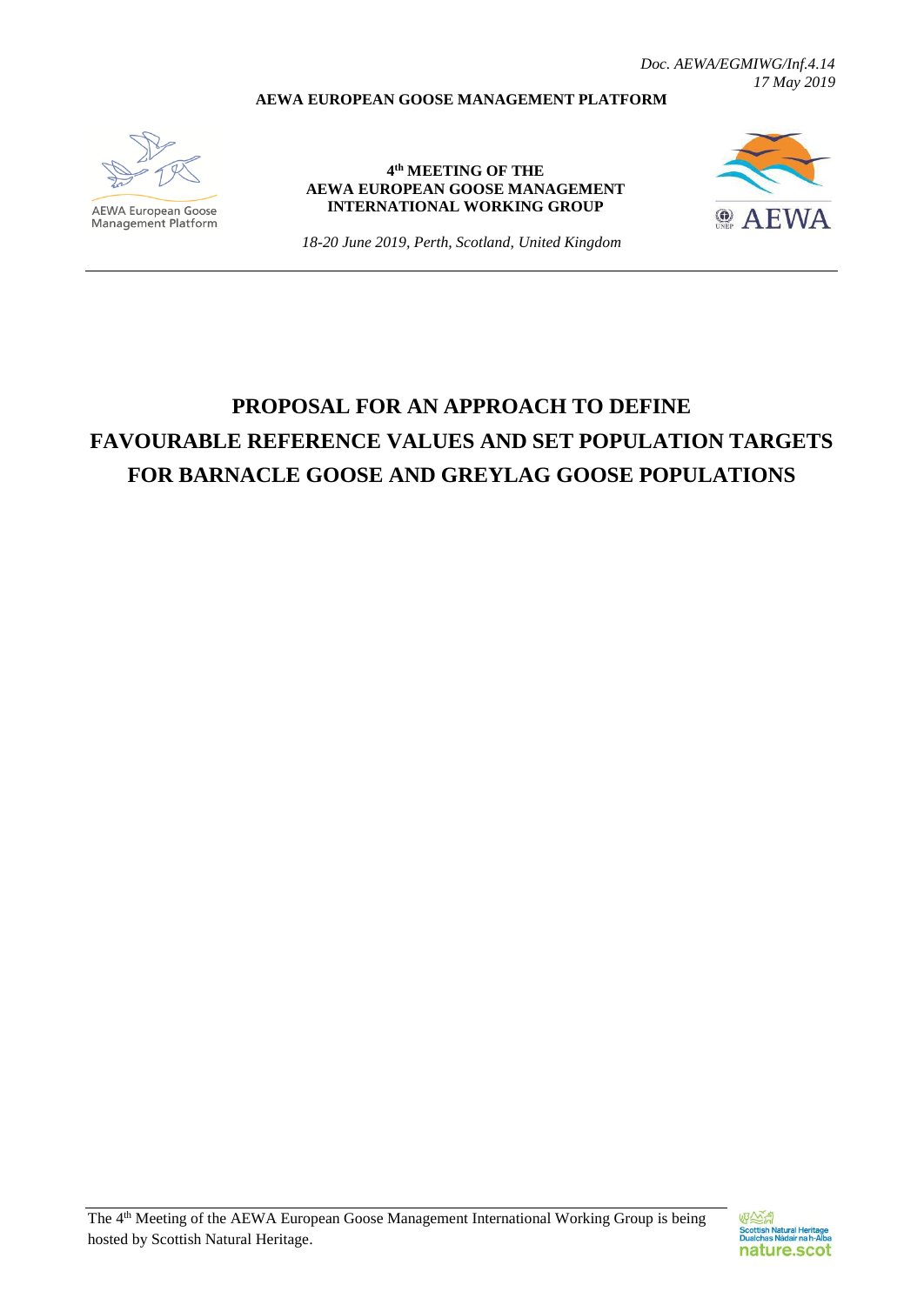

*AGREEMENT ON THE CONSERVATION OF AFRICAN-EURASIAN MIGRATORY WATERBIRDS* 

#### **AEWA INTERNATIONAL MANAGEMENT PLANNING WORKSHOP FOR THE BARNACLE GOOSE AND THE GREYLAG GOOSE (NW/SW European population)**

*19 June 2018, Leeuwarden, the Netherlands* 

#### **PROPOSAL FOR AN APPROACH TO DEFINE FAVOURABLE REFERENCE VALUES AND SET POPULATION TARGETS FOR BARNACLE GOOSE AND GREYLAG GOOSE POPULATIONS**

#### **Background**

In line with Paragraph 4.3.4 in Annex 3 of AEWA, International Single Species Management Plans (ISSMPs) are being prepared for all three populations of Barnacle Goose and for the NW/SW European population of Greylag Goose at the request of the AEWA Meeting of Parties (Operative Paragraph 9 of Resolution 6.4).

The aim of AEWA is to maintain or restore each population to Favourable Conservation Status (FCS); defining Favourable Reference Values (FRVs) is an important step in the process. Although, the AEWA Technical Committee adopted a set of guidelines addressing this subject in 2017, the development of a methodology for setting FRVs under the EU Nature Directives is also in progress. As both species are also subject to the EU Birds Directive, it was agreed during the 1<sup>st</sup> Greylag Goose Management Planning Workshop in October 2017, in Paris, to review the lessons that can be learned from the project on *Defining and applying the concept of Favourable Reference Values* commissioned by the European Commission and from other projects dealing with the subject, including the large carnivores, which represents a similar problem in many respects. On 4 April 2018, a workshop to review various approaches took place in Ede, the Netherlands.

This proposal builds on the techniques presented at the workshop in Ede and follows the step-wise approach outlined in Bijlsma et al. (2018) to define FRVs in the context of the EU Nature Directives. However, it also recognises that FRVs only represent a legal minimum. Management targets should be defined above this legal minimum and the trade-offs with other, often conflicting, interests should also be addressed in this process. This document outlines a proposal on how this process should be taken forward in the context of developing implementation plans for the three populations of Barnacle Goose and the NW/SW European population of Greylag Goose.

Discussions about FCS are often plagued by confusing '*how much is needed'* (FCS) with '*how much we want*' (management targets, Trouwborst et al. 2017). This proposal outlines a two-step process that addresses these sequentially:

- 1) Define FRVs as our constraints for setting management (population) targets following available guidance;
- 2) Define management (population) targets above the FRVs that take into account the trade-offs between the various fundamental objectives of the draft International Single Species Management Plans (ISSMPs).

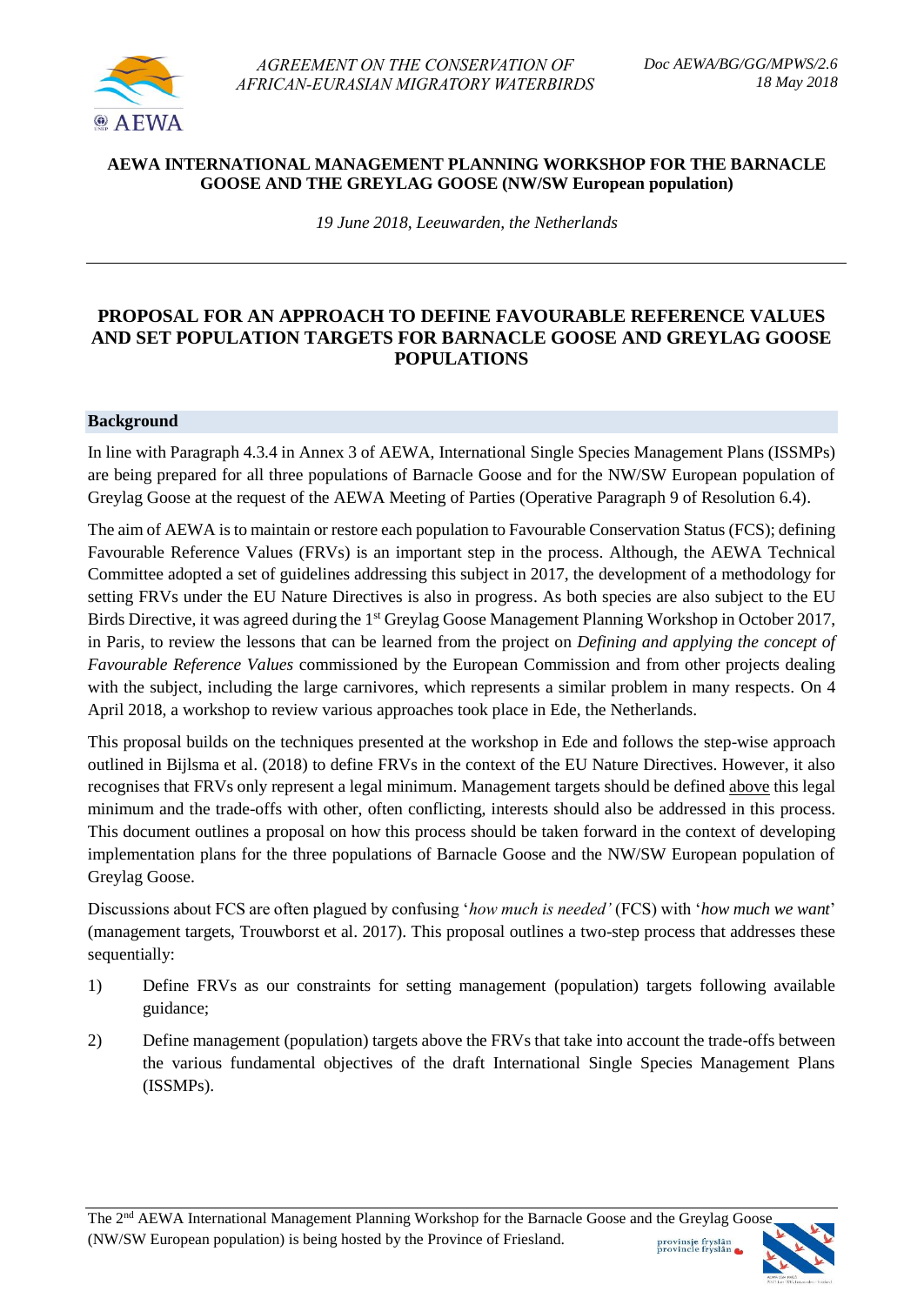

*Figure 1. A two-step process involving defining FRVs and setting management (population) targets using methodologies as described further in this paper.* Management targets are subject for periodic revisions when the management plans are revised to reflect changing ecological and socio-economic circumstances.

#### **Action requested from the Range States**

The Range States are requested to review the proposal for the approach to defining FRVs and management (population) targets for the populations of the Barnacle and Greylag Geese and decide on the use of the suggested methodologies.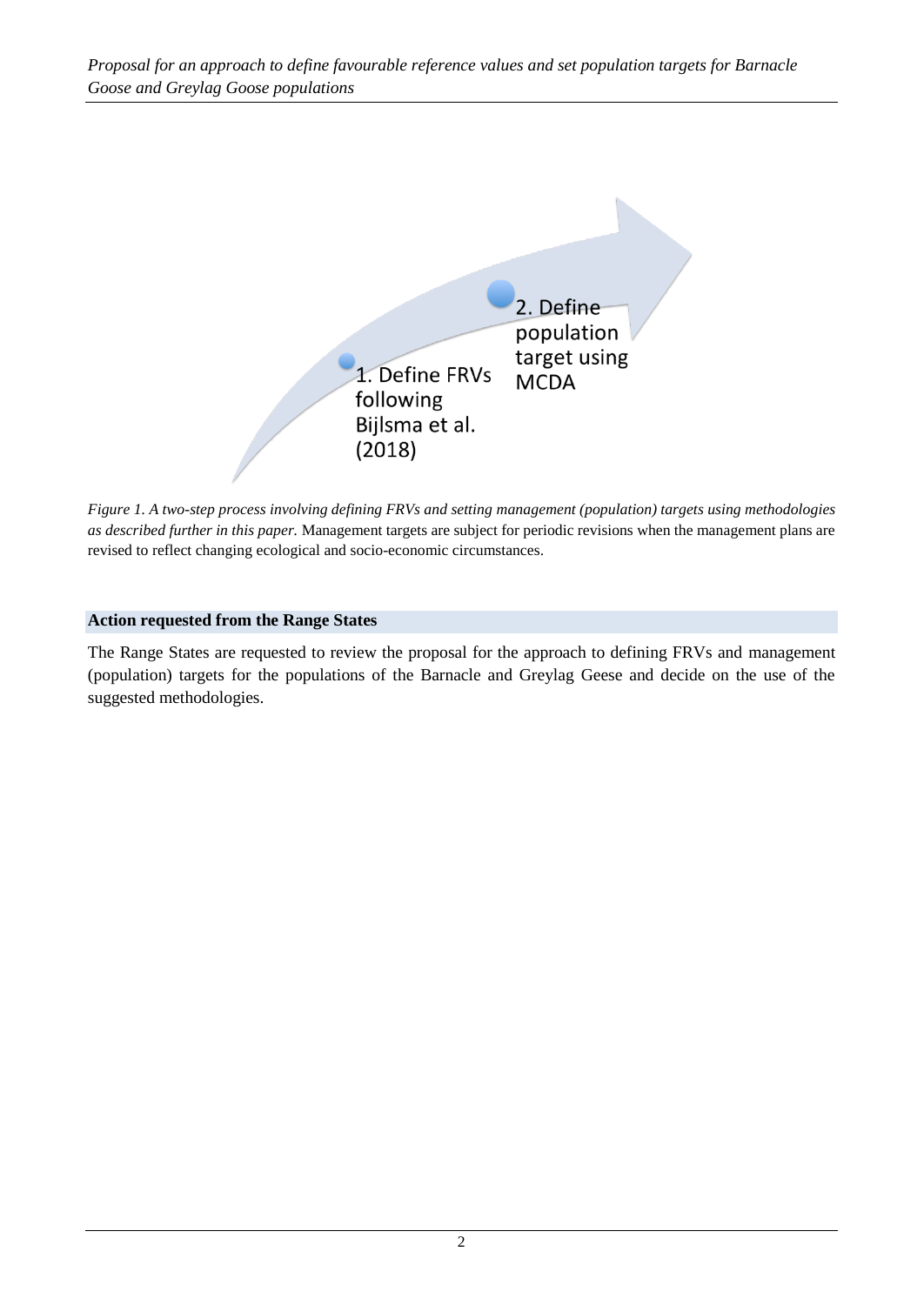*Proposal for an approach to define favourable reference values and set population targets for Barnacle Goose and Greylag Goose populations*

# **List of abbreviations**

| AEWA        | Agreement on the Conservation of African-Eurasian Migratory Waterbirds                                                                                                 |
|-------------|------------------------------------------------------------------------------------------------------------------------------------------------------------------------|
| <b>BD</b>   | <b>Birds Directive</b>                                                                                                                                                 |
| <b>CMS</b>  | <b>Convention on Migratory Species</b>                                                                                                                                 |
| <b>CV</b>   | Current Value                                                                                                                                                          |
| <b>DV</b>   | Directive Value, <i>i.e.</i> value of population size, range, habitat extent at the time the<br>Birds or Habitats Directive (depending on the species) came into force |
| EU          | European Union                                                                                                                                                         |
| <b>FCS</b>  | <b>Favourable Conservation Status</b>                                                                                                                                  |
| <b>FRP</b>  | <b>Favourable Reference Population</b>                                                                                                                                 |
| <b>FRR</b>  | <b>Favourable Reference Range</b>                                                                                                                                      |
| <b>FRV</b>  | <b>Favourable Reference Values</b>                                                                                                                                     |
| <b>MCDA</b> | Multi-criteria decision analysis                                                                                                                                       |
| <b>MVP</b>  | Minimum Viable Population                                                                                                                                              |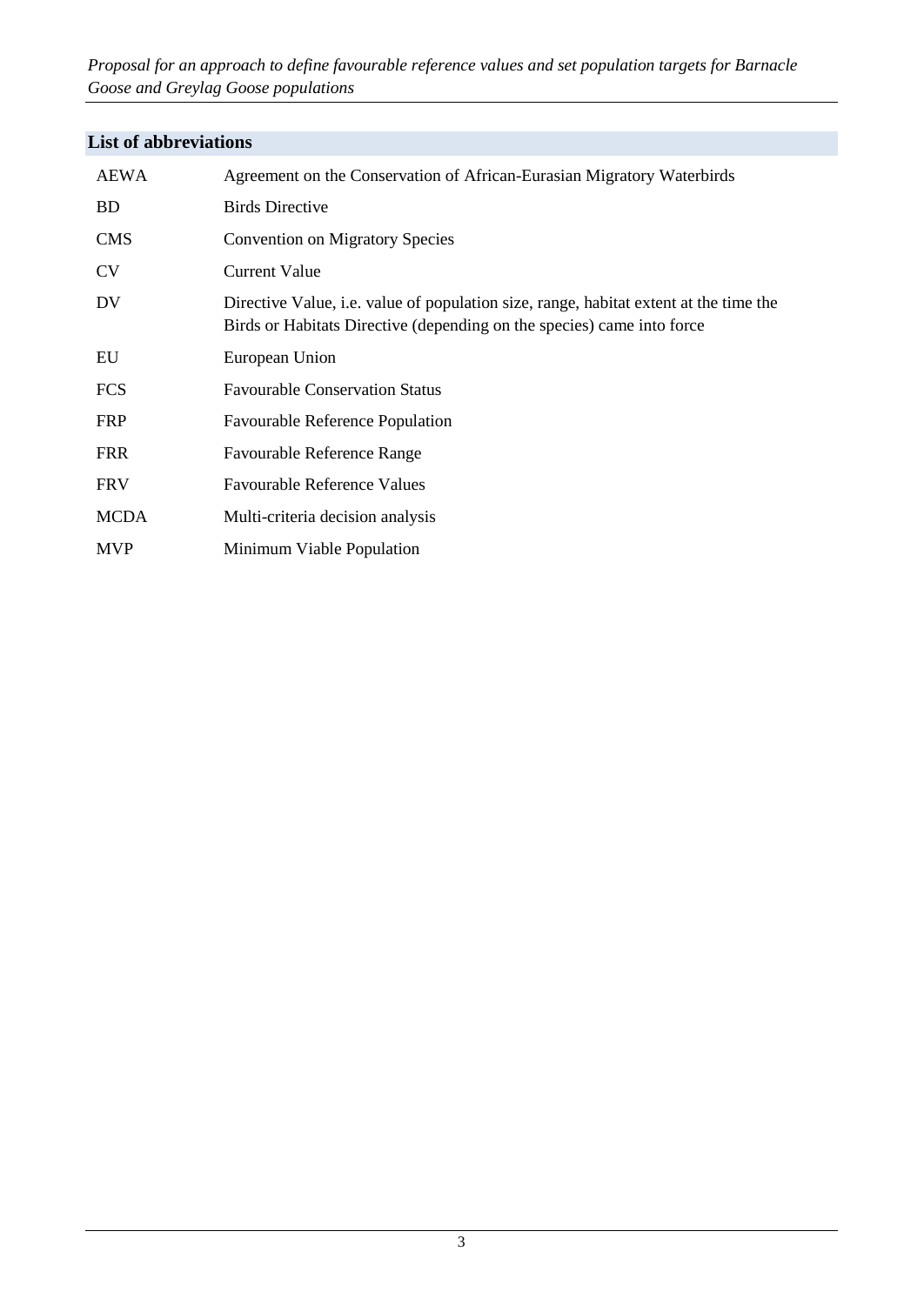# **1. DEFINING FAVOURABLE REFERENCE VALUES**

#### **Legal definition of Favourable Conservation Status**

In the case of AEWA Species Action and Management Plans, the definition of Favourable Conservation Status set out in Paragraph 1(c) of the Convention on Migratory Species (CMS) is applicable:

- 1) Population dynamics data indicate that the migratory species is maintaining itself on a long-term basis as a viable component of its ecosystems;
- 2) The range of the migratory species is neither currently being reduced, nor is likely to be reduced, on a long-term basis;
- 3) There is, and will be in the foreseeable future, sufficient habitat to maintain the population of the migratory species on a long-term basis; and
- 4) The distribution and abundance of the migratory species approach historic coverage and levels to the extent that potentially suitable ecosystems exist and to the extent consistent with wise wildlife management;

As most of the Range States of these populations are also EU Member States, the provisions of the EU Birds Directive, including Article 2 of the EU Birds Directive is also applicable.

According to Article 2, "*Member States shall take the requisite measures to maintain the population of the species referred to in Article 1 at a level which corresponds in particular to ecological, scientific and cultural requirements, while taking account of economic and recreational requirements, or to adapt the population of these species to that level*".

In the interpretation of the European Commission<sup>1</sup>, the requirement of maintaining populations in Favourable Conservation Status (FCS) is included into the requirements of Article 2, consequently the concept is also applicable in the context of the EU Birds Directive.

It is important to note, however, the definition of Favourable Reference Population (FRP) of the Habitats Committee that states: "*Population in a given biogeographical region considered the minimum necessary to ensure the long- term viability of the species; favourable reference value must be at least the size of the population when the Directive came into force*" (European Commission 2005), which is consistent with the approach proposed in this paper.

 $1$  See footnote 28 of the EU Hunting Guide on page 20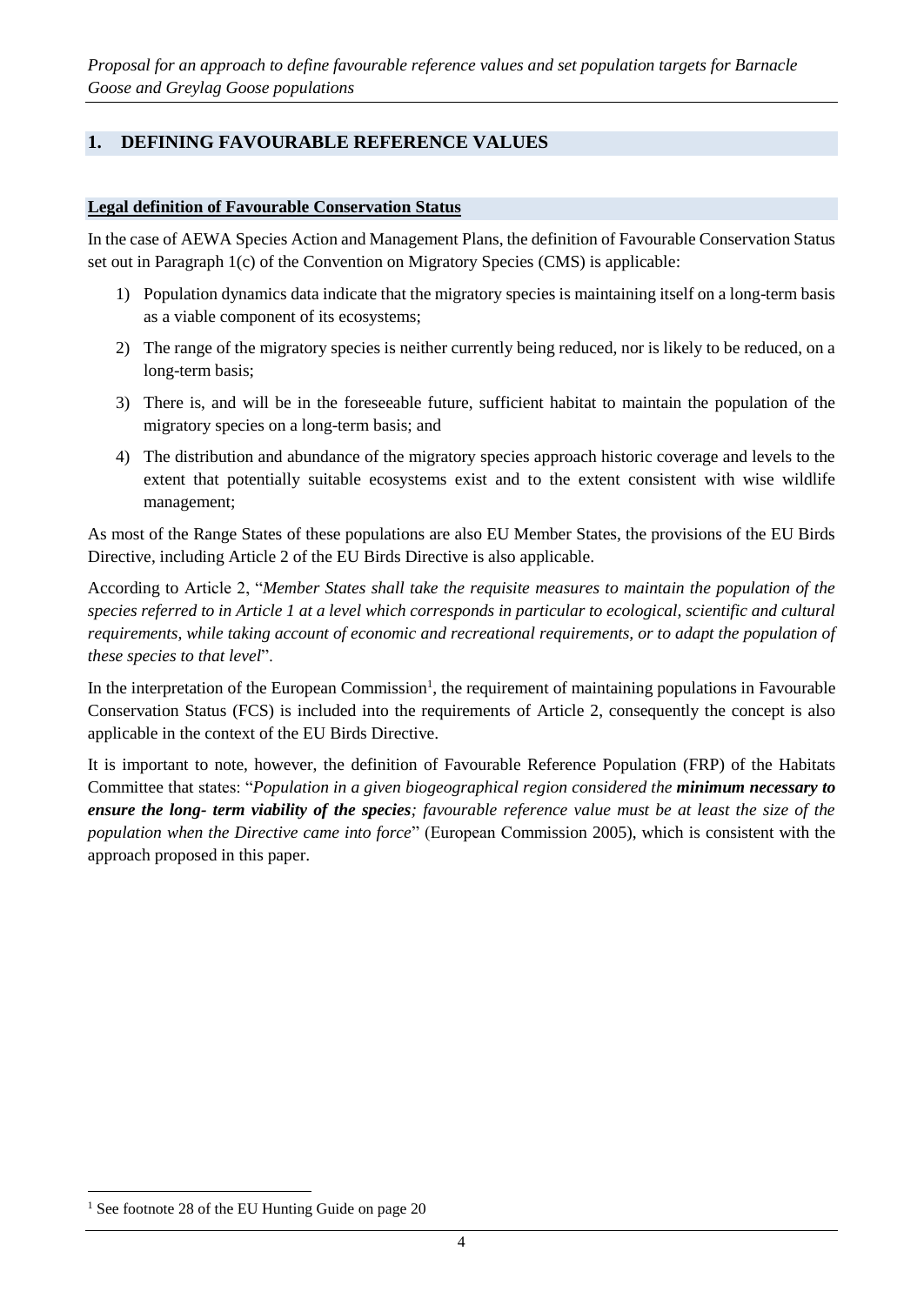

*Figure 2. Relationship between extinction, Minimum Viable Population, Favourable Reference Values and carrying capacity.* A population is in Favourable Conservation Status when its size and range is equal or larger than the FRVs.

#### **Available guidance**

Although the FCS is a key concept in CMS and (a slightly different version) in the EU Habitats Directive (and indirectly also in the Birds Directive), there is little legal and ecological certainty how and at what level FRVs should be set and at what level economic and recreational requirements can also be considered. What is available falls into one of the following categories in order of decreasing regulatory relevance:

- 1) Non-binding legal guidance from the DG Environment (2017) and AEWA Technical Committee (2017);
- 2) Technical reports supporting the development of guidance (e.g. Bijlsma et al. 2018);
- 3) Scholarly legal analysis (e.g. Epstein et al. (2015), Trouwborst et al. (2017);
- 4) Scientific ecological studies (e.g. Brambilla et al. 2011, Brambilla et al. 2014);
- 5) Advocacy materials by NGOs (e.g. BirdLife International 2006, BASC 2014).

It is proposed to apply similar standards for the Barnacle Goose and the Greylag Goose as the general principles applicable for defining FRVs for populations under the EU Habitats Directive (DG Environment 2017) which are also adopted for birds (Bijlsma et al. 2018):

- 1) FRVs should be set on the basis of ecological and biological considerations;
- 2) FRVs should be set using the best available knowledge and scientific expertise;
- 3) FRVs should be set taking into account the precautionary principle and include a safety margin for uncertainty;
- 4) FRV's should be formulated for population size, range, habitat availability and their future prospect;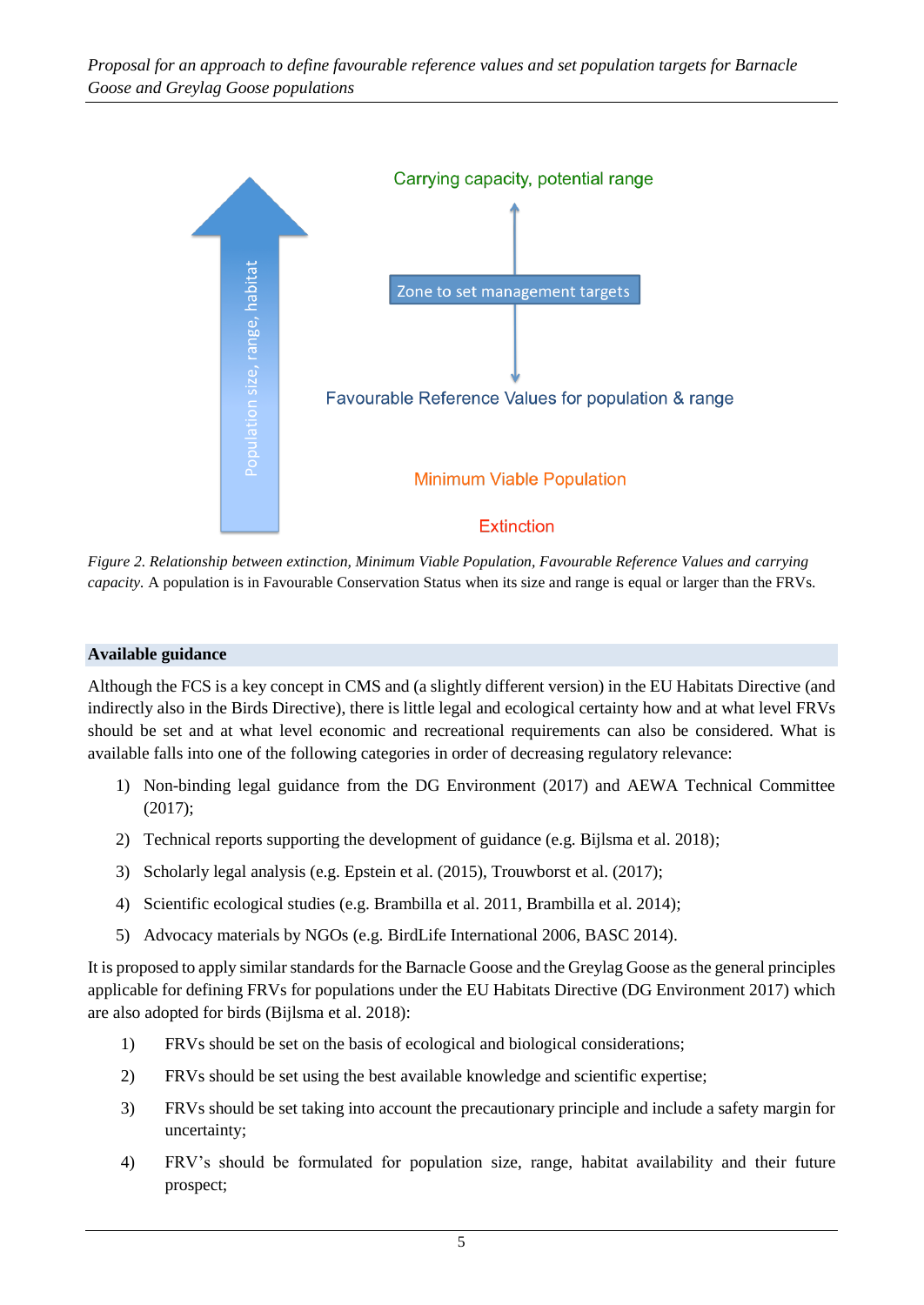- 5) FRVs should not, in principle, be lower than the values when the [appropriate] Directive came into force (DV), however the distribution (range) and size (population) at the date of entry into force of the Directive does not necessarily equal the FRVs;
- 6) FRV for population is always bigger than the Minimum Viable Population (MVP) for demographic and genetic viability;
- 7) FRVs are not necessarily equal to 'national targets': 'Establishing favourable reference values must be distinguished from establishing concrete targets: setting targets would mean the translation of such reference values into operational, practical and feasible short-, mid- and long-term targets/milestones. This obviously would not only involve technical questions but be related to resources and other factors' (European Commission, 2004);
- 8) FRVs do not automatically correspond to a given 'historical maximum', or a specific historical date; historical information (e.g. a past stable situation before changes occurred due to reversible pressures) should, however, inform judgements on FRVs;
- 9) FRVs do not automatically correspond to the 'potential value' (carrying capacity) which, however, should be used to understand restoration possibilities and constraints.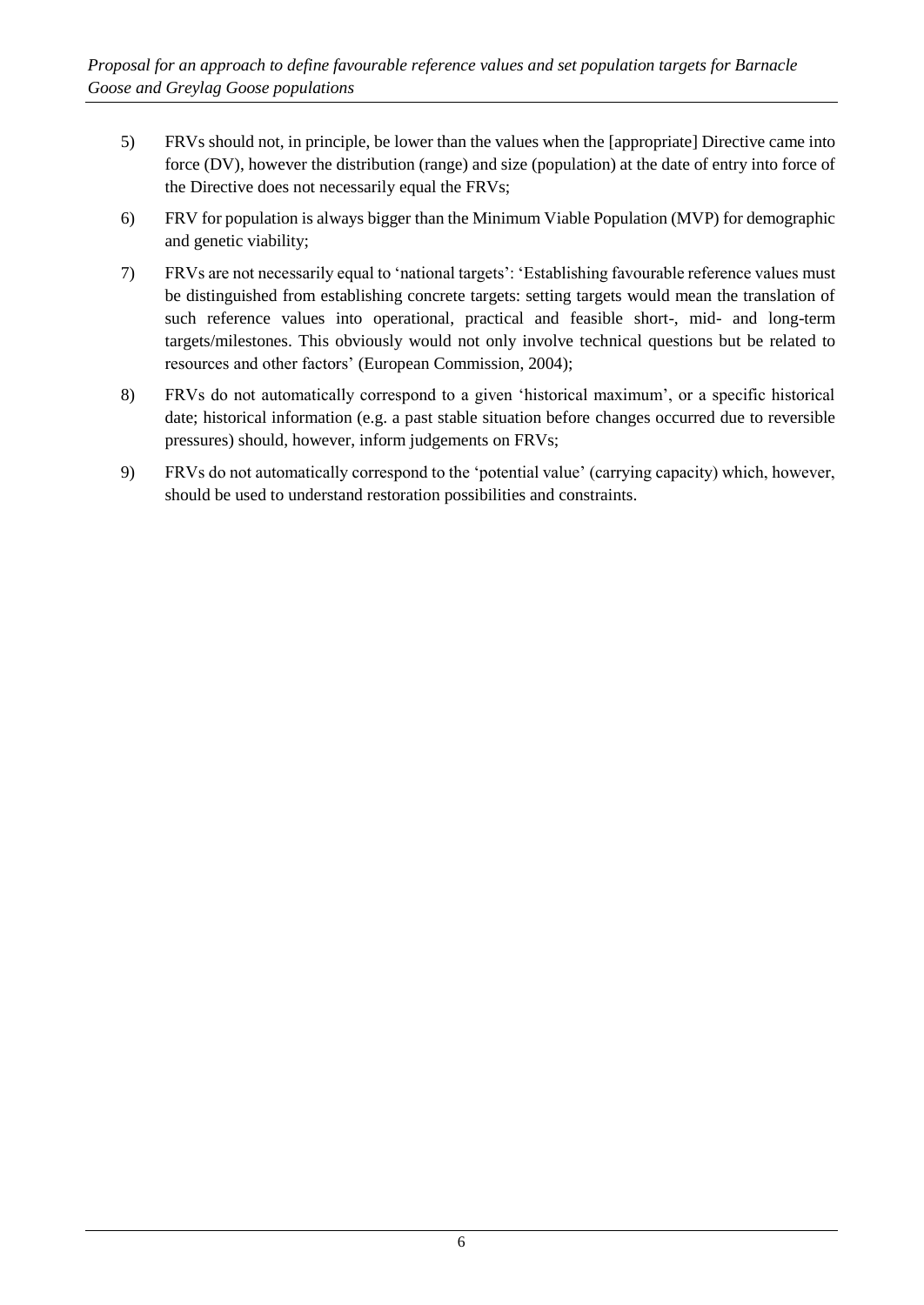#### Bijlsma et al. (2018) described a step-wise approach to define FRVs (Figure 3).



*Figure 3. The step-wise approach for setting FRVs for species and habitat types proposed by Bijlsma et al. (2018).* DV refers to values at the time the Birds or the Habitats Directive respectively came into force.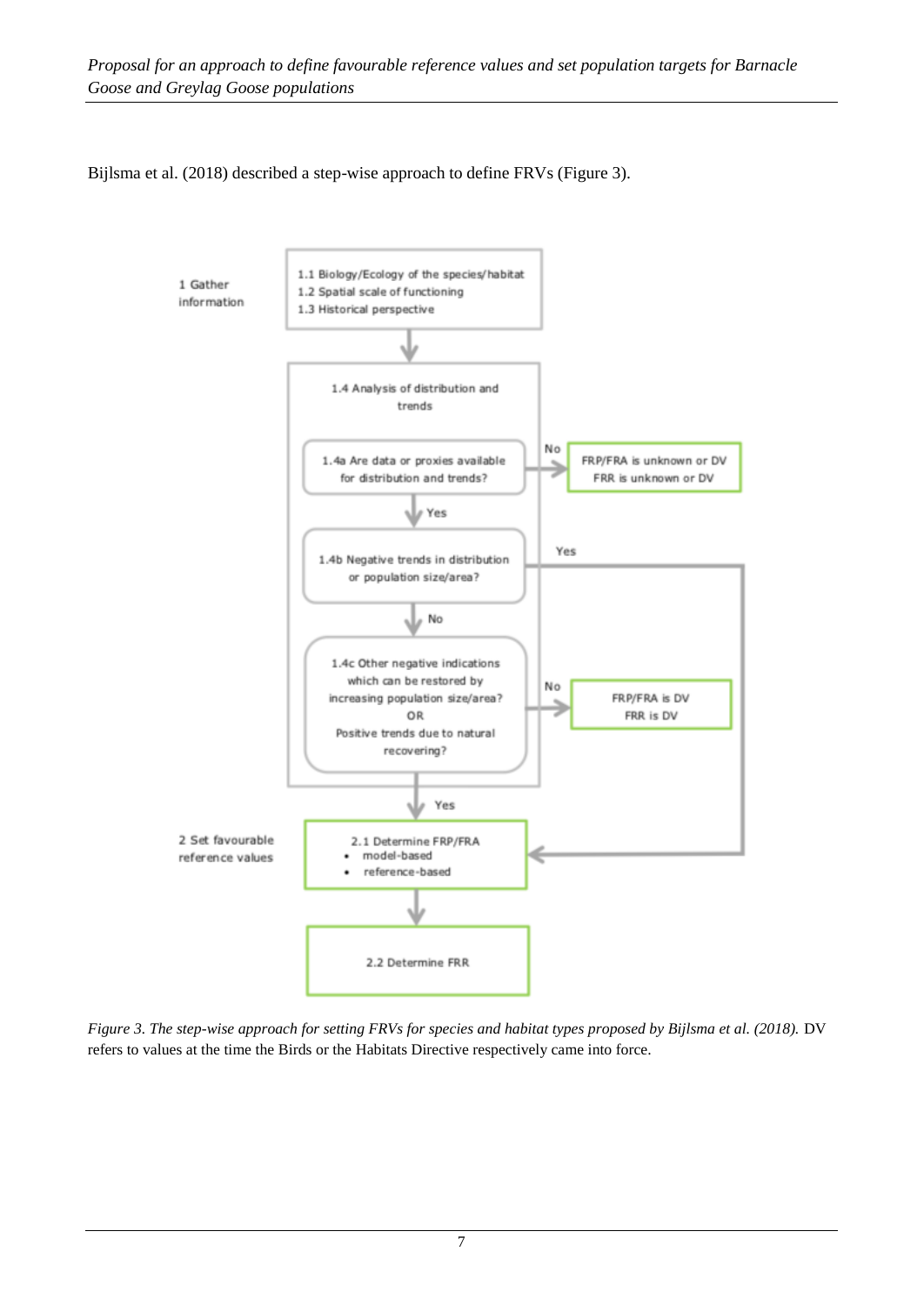#### **Applying the guidance for defining FRVs for Barnacle Goose and Greylag Goose populations**

This section follows the steps in Figure 2 and the guidance provided by Bijlsma et al. (2018, in particular Sections 4.2 and 5.4). Page numbers in the footnotes indicate the relevant part of the guidance.

#### **Step 1.1: Biology of the species<sup>2</sup>**

Available information on population size, genetic structure of the populations, management units, habitat requirements, existing range are described in Annexes 1 of the two draft International Single Species Management Plans (ISSMPs) (documents AEWA/BG/GG/MPWS/2.3 and AEWA/BG/GG/MPWS/2.4).

#### **Step 1.2: Spatial scale of functioning: how many populations?**

With reference to the guidance of the AEWA Technical Committee (2017), Section 5.4.4<sup>3</sup> recommends a threestep approach:

- **1. Define and delineate flyway populations.** The authors note that flyway populations are well defined for waterbirds and, among others, they refer to Scott & Rose (1996) and the CSN Tool [\(http://criticalsites.wetlands.org/en\)](http://criticalsites.wetlands.org/en), which are also the recognised sources for defining the flyway populations of Barnacle and Greylag Geese in Table 1 of AEWA and which were followed by the two draft ISSMPs (documents AEWA/BG/GG/MPWS/2.3 and AEWA/BG/GG/MPWS/2.4)). Furthermore, Bijlsma et al. (2018) recognises that truly migratory individuals breeding in the northern parts of the range may mix during migration and wintering with more sedentary individuals in the southern part of the breeding range; but both kind of individuals are considered part of the same flyway population. This is consistent with the AEWA definition of the flyway populations in this management planning process.
- **2. Gathering information about the population status of the flyway population.** Available information is presented in documents AEWA/BG/GG/MPWS/2.3 and AEWA/BG/GG/MPWS/2.4) and summarised in section 1.3 below.
- **3. Assessment of the FRP & FRR for the different annual cycle stages.** FRR always need to be defined separately for the reproductive and for the non-reproductive seasons (i.e. breeding, staging and wintering ranges). FRPs also should be set for the different stages of the annual cycle. These should be set more-or-less independently for the breeding and non-breeding stages when the breeding or non-breeding ranges of the one population overlaps with others'. However, FRPs set for the different stages should be consistent with one another, especially in case of populations that do not overlap with others.

#### **Step 1.3: What happened to the species?<sup>4</sup>**

Understanding the past changes in distribution, population size and trend is important to define FRVs. These are discussed in the draft ISSMPs (AEWA/BG/GG/MPWS/2.3 and AEWA/BG/GG/MPWS/2.4).

#### **Step 1.4: Analysis of distribution and trends<sup>5</sup>**

Step 1.4a: Are data or proxies available for distribution and trends?

Step 1.4b: Negative trends in distribution or population size?

<sup>2</sup> Page 32

<sup>3</sup> Page 57

<sup>4</sup> Page 37

<sup>5</sup> Page 37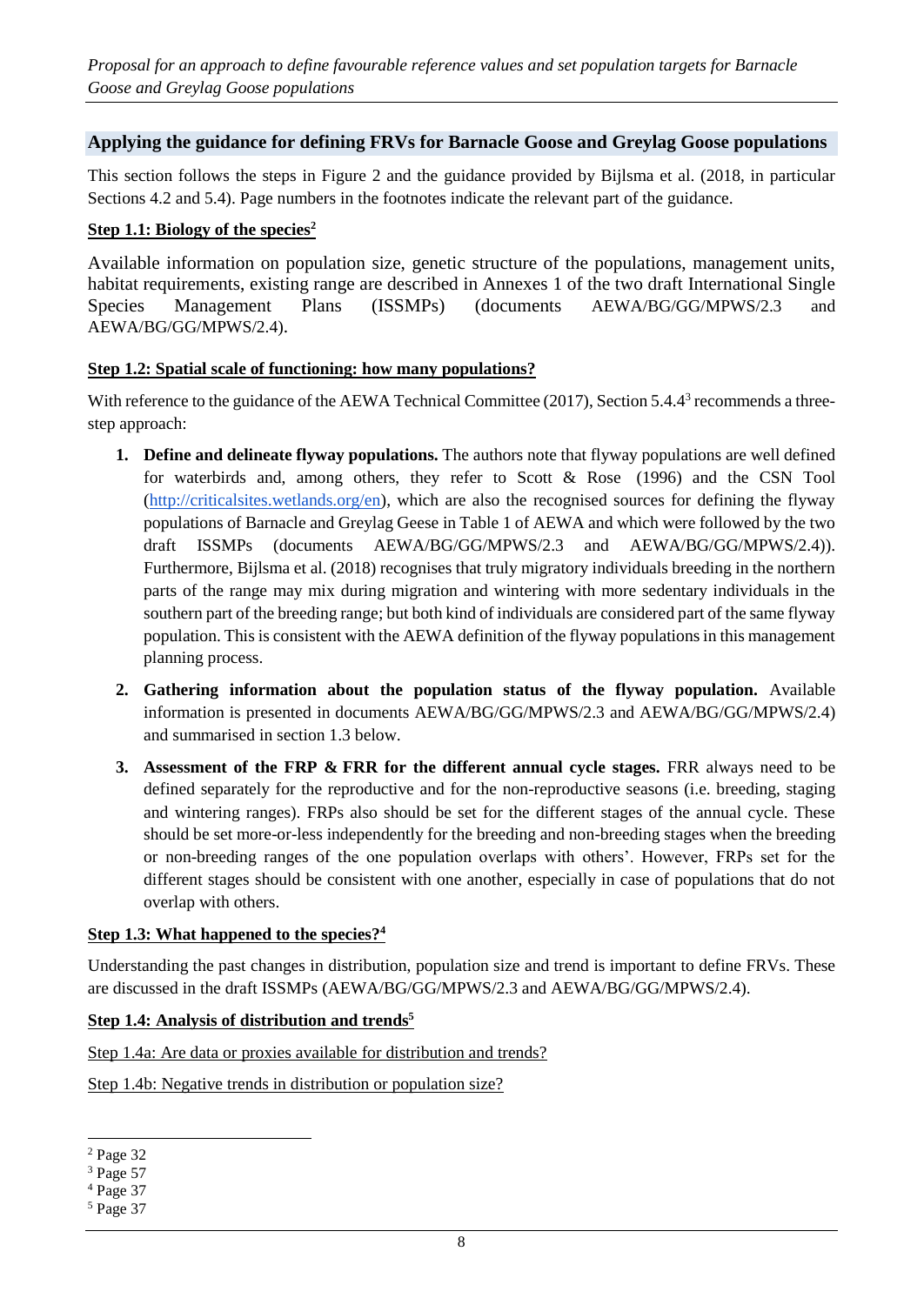It has to be assessed from an appropriate historical perspective whether negative trends have happened either in the recent past (i.e. within c. 50 years before the BD came into force) or in the historical past (up to two or three centuries). If there were negative trends in the recent or historical past, the process continues with Step 2.1.

Step 1.4c: Other negative indications which can be restored by increasing population size or Is there a case of population recovery?

If no negative trend indications for the recent or historical past, it has to be checked that:

- 1. Small and isolated populations are viable. If in doubt, the process should continue through Step 2.1.;
- 2. The situation where range and population show positive trends due recovering needs explicit consideration. If yes, the process should continue through Step 2.1.

#### **Step 2.1: FRP assessment<sup>6</sup>**

[Sub]-step 1: Box 4.2<sup>7</sup> in Bijlsma et al. (2018) provides some guidelines how to determine the size of the MVP<sup>8</sup> for reproductive populations:

- **A.** Determine or infer the Minimum Viable Population size (MVP) considering evolutionary potential ('genetic MVP')
	- a. Perform a Population Viability Analysis (PVA), but even Bijlsma et al. (2018) recognise that PVA-based MVPs have a short temporal validity and are context dependent.
	- b. Use MVP estimates from:
		- i. Species and context specific literature. Although both species have some PVAs, no MVP has been determined for either species or population;
		- ii. Generalised genetic rules to an effective population size  $Ne \geq 500$ ;
		- iii. Body size relationship described in Section 5.4.2, which suggests an MVP around 500 individuals for heavy birds  $(>1 \text{ kg})$ .
- **B.** Translate MVP-size to FRP level. Bijlsma et al. (2018) proposes<sup>9</sup> using a factor of 10 as a rule of thumb for birds in Section 5.4.2.
- **C.** Determine FRP. Compare the MVP to the DV.

#### [Sub]-step 2. Considering reference values $^{10}$

Population numbers should not be lower than at the start of the Bird Directive (BD), but this does not necessarily mean that the Directive Value (DV) is a favourable situation for a bird population. The guidance on birds in Bijlsma et al. (2018) presents the following cases:

1. A species' population size might have declined before the BD came into force. In that case the upscaled MVP value always serves as a threshold to prevent setting a FRP that might lead to extinction. If the DV exceeds the MVP, the FRP should be at least equal to DV. A higher FRP value should be set if the species is known to have declined as a result of unnatural conditions that could be reversed given the current human presence and its needs.

<sup>6</sup> Page 38

<sup>7</sup> Page 39

<sup>8</sup> Page 54

<sup>&</sup>lt;sup>9</sup> Page 55

 $10$  Page 56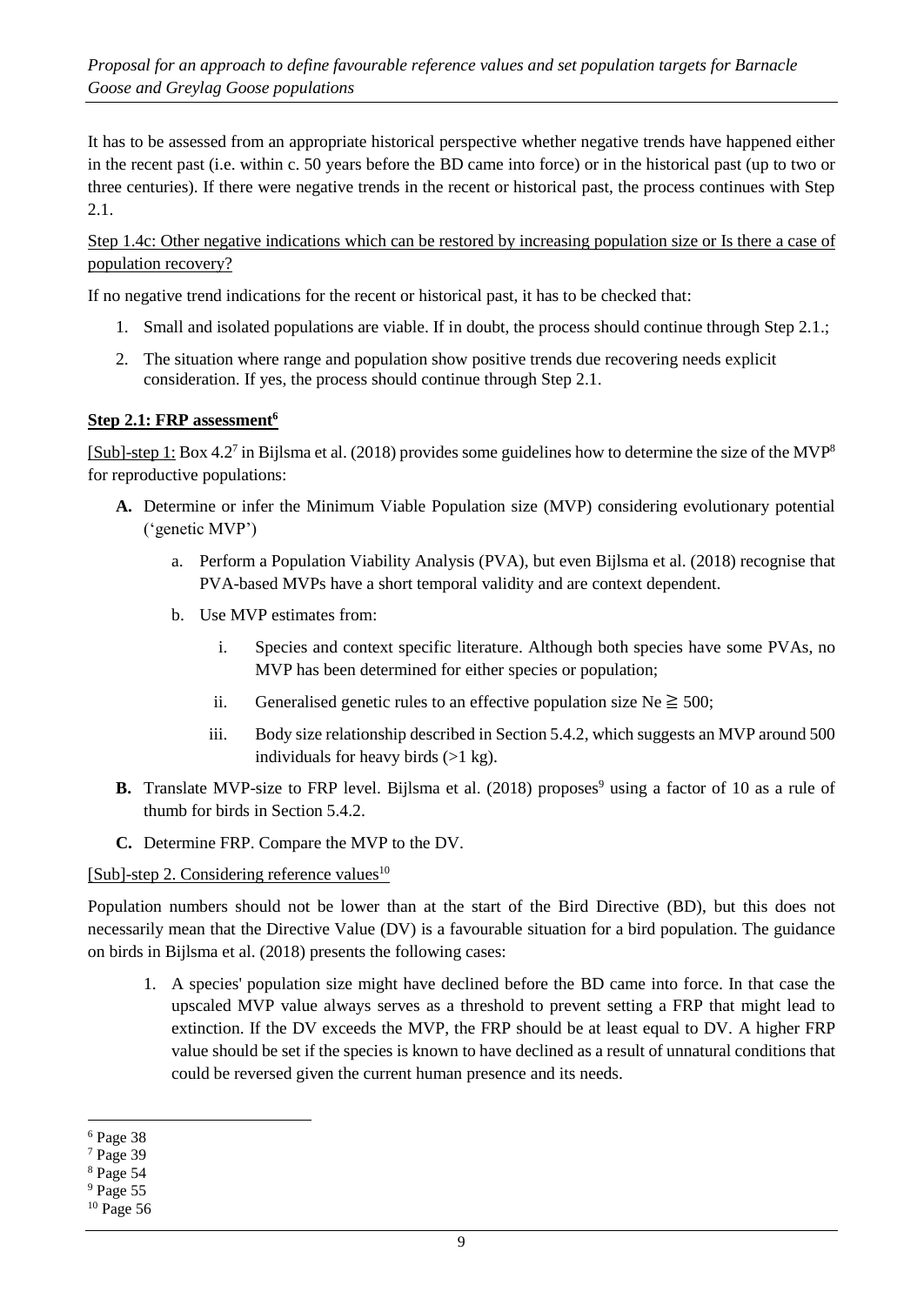- 2. A species' population size might have been above MVP level when the BD came into force although it was depleted at that time. However, it has shown recovery since, because of restoration of natural conditions. In that case a more recent population level should be set as FRP such as current value (CV) or use an operator and wait till population size has been stabilized.
- 3. A species' population size can have increased after the BD came into force not as a consequence of restoration/improvement of natural conditions, but due to a substantial increase in artificial habitat. [Bijlsma et al. 2018] suggest setting DV as FRV (if it exceeds upscaled MVP), despite a higher CV in this case. An example is the increase of geese in the Netherlands as a result of agricultural intensification leading to an increase and improvement of foraging habitat.

For non-reproductive 'populations', FRP generally cannot be defined for the key areas for wintering or passing<sup>11</sup> using the MVP-based method, and the reference-based method is the only option. However, it should be added that FRP can be derived from MVP for the breeding population in cases when populations do not mix to a large extent because the FRP for the reproductive and non-reproductive areas should be in balance. Targets for wintering must consider the carrying capacity of the (national or supranational) wintering areas using time series over several years from which peak numbers can be used as a proxy for the non-reproductive FRP and a reference value can be derived for the population size in 1980  $(DV)^{12}$ .

#### **Step 2.2. Considering reference values**

Consider the consequences of the decisions on FRP on defining FRR.

 $11$  Page 54

<sup>&</sup>lt;sup>12</sup> Page 59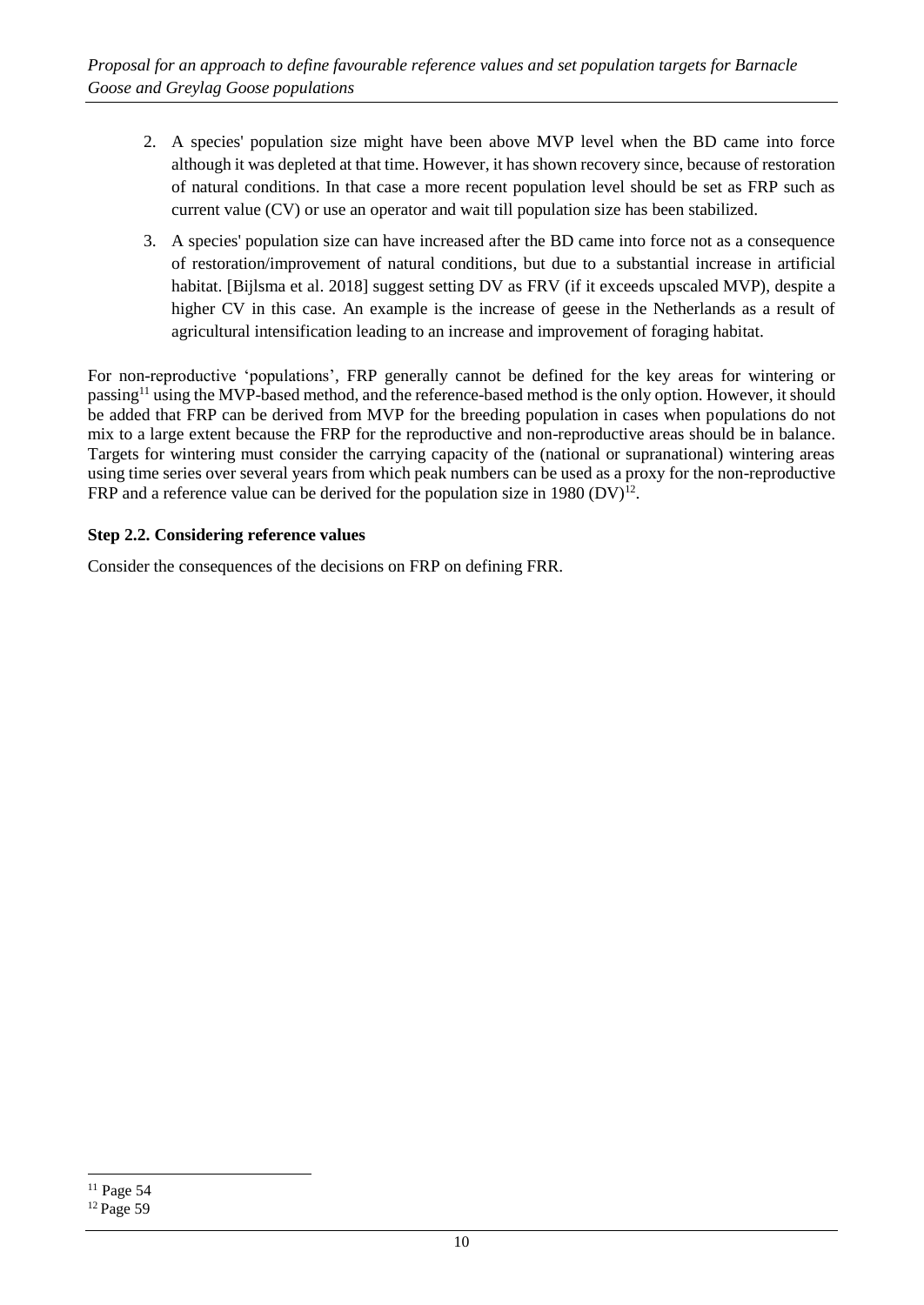*Defining favourable reference values and setting population targets for Barnacle Goose and Greylag Goose populations*

# **2. USING MULTI-CRITERIA DECISION ANALYSIS TO HELP SET POPULATION TARGETS FOR BARNACLE AND GREYLAG GEESE**

Multi-criteria decision analysis (MCDA) (Mendoza and Martins 2006, Huang et al. 2011) is suggested as a framework for deliberations concerning the setting of population goals. Now widely used in natural resource management, MCDA combines scientific information with social objectives to help arrive at a preferred decision alternative. The idea is to clearly define objectives (e.g, minimize agricultural damage) and then use science to predict the consequences of alternative choices for each of those objectives. The best alternative is the one that maximizes the weighted sum of (normalized) consequences across objectives. MCDA explicitly recognizes multiple objectives and inherent trade-offs, and relies on stakeholder input to determine the relative importance of objectives.

Objectives, decision alternatives, and consequences are typically assembled into what is referred to as a consequence table. Elements of the following consequence table are completely hypothetical, and are intended solely to demonstrate the concept of a MCDA. The list of objectives is neither comprehensive nor necessarily reflects the fundamental objectives of the draft management plans. Table 1 is for illustrative purposes only.

|                          | <b>Alternative population goals</b><br>(1000s) |          |     |                |                |
|--------------------------|------------------------------------------------|----------|-----|----------------|----------------|
| Objective                | <b>Metric</b>                                  | Goal     | 500 | 1000           | 2000           |
| Risk of quasi-extinction | $Pr(N < FRP$ over x years) $(\%)$              | minimize | 2.0 | 1.0            | 0.3            |
| Agricultural damage      | # derogation permits                           | minimize | 35  | 50             | 60             |
| Culling                  | $# \text{ birds called } (1000s)$              | minimize | 25  | 15             | $\overline{0}$ |
| Hunting opportunity      | $\#$ birds harvested (1000s)                   | maximize | 15  | 15             | 10             |
| Air safety               | ordinal $(1=worst)$                            | maximize | 3   | $\overline{2}$ | 1              |

*Table 1. Example of a consequence table used in the MCDA process* 

Importantly, each social objective is unambiguously defined by one or more measurable attribute (metrics), which the decision maker would like to minimize or maximize. Notice that each of the three alternative population goals have consequences for each of the objectives. For example, the alternative of 500,000 does the best on the objectives to minimize agricultural damage and to maximize (sustainable) hunting opportunity and air safety (green shading), but does worst in terms of minimizing quasi-extinction probability and culling (pink shading). In contrast, a goal of 2 million does best in terms of minimizing quasi-extinction probability and culling, but the worst in terms of minimizing agricultural damage and maximizing harvest and air safety. The population goal of 1 million is expected to provide intermediate consequences. This example demonstrates the trade-offs almost always inherent in decision problems with multiple objectives.

What alternative population goal would be considered the best? The answer, of course, depends on which objectives are more important. Stakeholders can assess the relative importance they place on objectives using a simple technique known as swing weighting (Gregory et al. 2012). First, the stakeholder is asked to imagine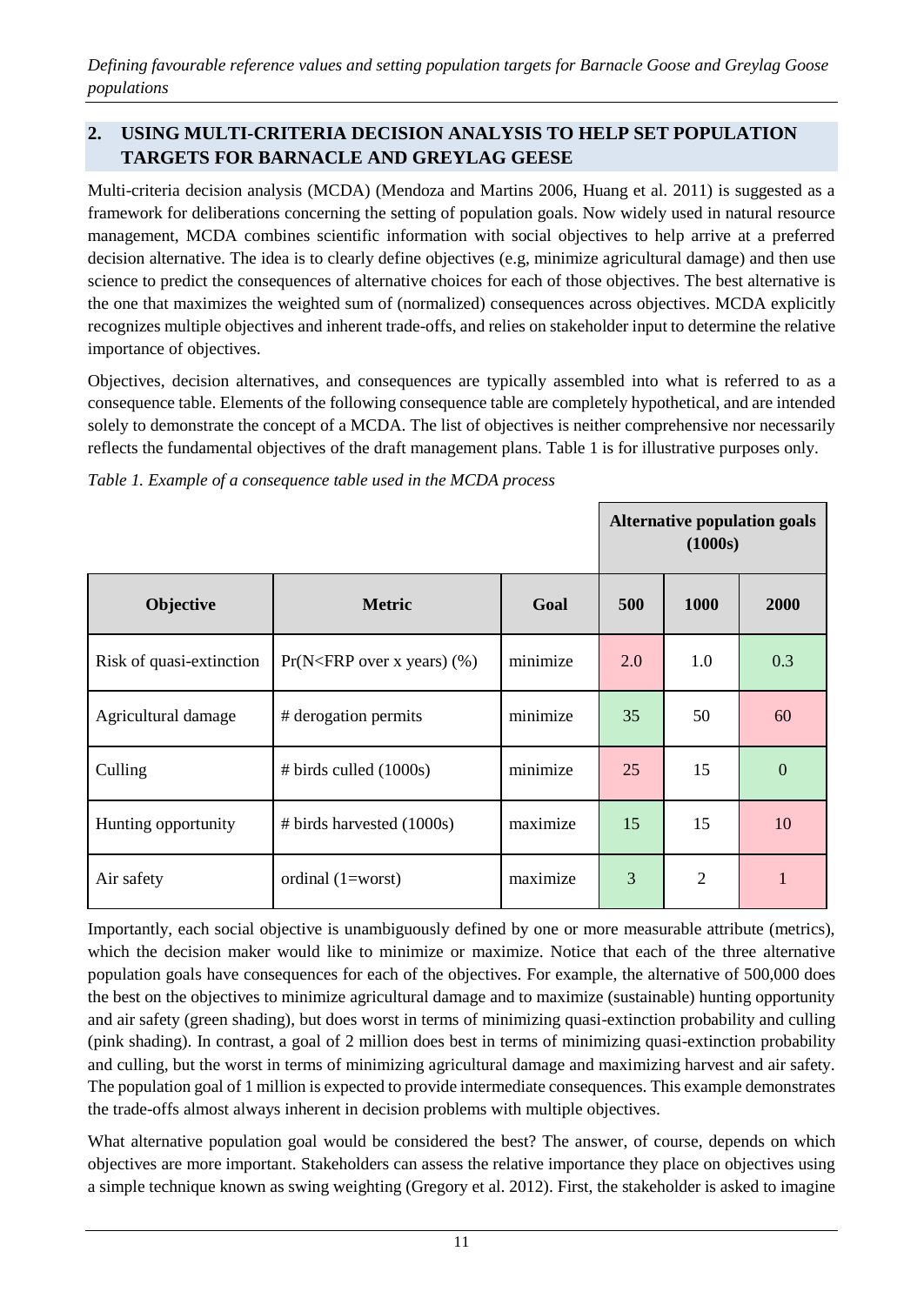### *Defining favourable reference values and setting population targets for Barnacle Goose and Greylag Goose populations*

a hypothetical alternative that has the worst consequences across all objectives. Then the stakeholder is asked to identify their most important objective and to swing its (and only its) consequence from its worst value to its best to develop a second hypothetical alternative. That alternative is given a rank of 1 (the best). The stakeholder repeats the process swinging one (and only one) consequence from its worst to its best, and ranks those hypothetical alternatives from the second best (2) to the worst (5, in this case). Then the stakeholder assigns 100 points to the hypothetical alternative ranked number 1. They then assign points to the remaining hypothetical alternatives in accordance with how important they are relative to the top ranked one. Finally, the scores are normalized to provide a relative weight for each of the objectives. The first table on the following page demonstrates these steps. In this example, the objective to minimize quasi-extinction probability is of utmost importance, followed by the desire to minimize agricultural damage. Minimizing the culling of birds is less than half as important as minimizing quasi-extinction probability.

How are the weights on the objectives used to identify a preferred alternative? First, all consequence scores are normalized to the interval 0-1 (with 0 being the worst outcome and 1 being the best) for each objective. Then for each alternative, a weighted sum of the (normalized) consequence scores is calculated, using the objective weights established in the swing-weighting exercise. The result is shown in the second table on the following page. In this example, a population goal of 1 million provides the most satisfactory level of tradeoff in objectives. However, the population goal of 500,000 scored almost as high. The high scores associated with these alternatives are a direct result of the relatively high weights on agricultural damage, hunting opportunity, and air safety. Changing the weights on the objectives could well change the preferred alternative.

The MCDA for a given species could proceed as follows:

- 1) Ensure agreement on a set of unambiguous objectives and their associated measurable attributes for each population in question;
- 2) The EGMP Data Centre would then use empirical information, models, and expert opinion where necessary to predict the consequences of varying population goals on each of the objectives. In some cases, the consequences might be highly uncertain (e.g., the relationship between population size and agricultural damage). We can use the uncertain values and the swing-weighting by stakeholders to assess the risk attitude of stakeholders (Clemen 1996) (more on this later);
- 3) After preparation by the EGMP Data Centre, a consequence table would be circulated to relevant stakeholders via email with instructions on how to do the swing-weighting exercise. Stakeholders would be asked to identify themselves only as representing a national government, conservation organization, hunting organization, or agricultural organization. This permits an understanding of the variability in stakeholders' perspectives of the objectives, and allows an associated sensitivity analysis (i.e., do the different stakeholder groups vary enough in their respective weights to produce substantive differences in the preferred population goal?);
- 4) Results would be compiled, circulated, and discussed at the next EGM IWG meeting.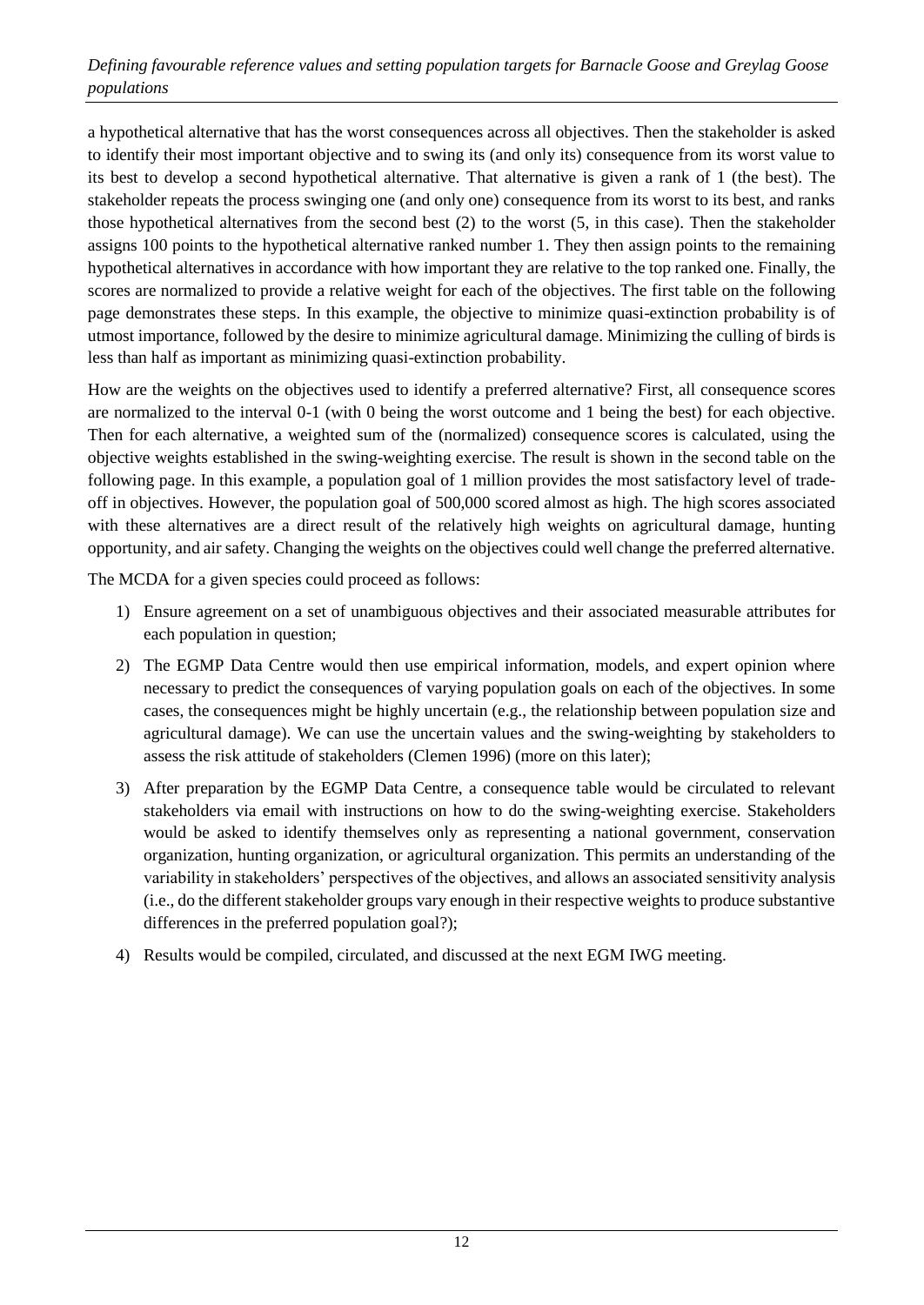*Table 2. Example of swing-weighting of objectives based on the consequences in Table 1. Hypothetical alternatives are developed by swinging one and only one consequence to its best outcome, while leaving the others at their worst. The stakeholder then makes value judgements to rank and score the hypothetical alternatives, and the objective weights then are the normalized scores.*

| <b>Hypothetical</b><br><b>Alternative</b> | <b>Quasi-</b><br>extinction | <b>Agricultural</b><br>damage | <b>Culling</b> | <b>Hunting</b><br>opportunity | Air<br>safety | rank | score | weights | <b>Objective</b>         |
|-------------------------------------------|-----------------------------|-------------------------------|----------------|-------------------------------|---------------|------|-------|---------|--------------------------|
| Base                                      | 2.0                         | 60                            | 25             | 10                            |               |      |       |         |                          |
| A                                         | 0.3                         | 60                            | 25             | 10                            |               |      | 100   | 0.328   | Risk of quasi-extinction |
| B                                         | 2.0                         | 35                            | 25             | 10                            |               | ◠    | 70    | 0.230   | Agricultural damage      |
| $\overline{C}$                            | 2.0                         | 60                            |                | 10                            |               |      | 40    | 0.131   | Culling                  |
|                                           | 2.0                         | 60                            | 25             | 15                            |               |      | 45    | 0.148   | Hunting opportunity      |
| E                                         | 2.0                         | 60                            | 25             | 10                            | $\bigcap$     | 3    | 50    | 0.164   | Air safety               |
|                                           |                             |                               |                |                               |               | sums | 305   | 1.000   |                          |

*Table 3. Example of the consequence table with normalized consequence scores and their weighted averages for each alternative, using the weights from the swing-weighting example. In this case, a population goal of 1 million is provides the most satisfactory trade-off in objectives, while a goal of 2 million provides the worst trade-off.*

|                          |                                   |                             | <b>Alternative population goals</b> |      |      | normalized scores |       |       |
|--------------------------|-----------------------------------|-----------------------------|-------------------------------------|------|------|-------------------|-------|-------|
| <b>Objective</b>         | <b>Metric</b>                     | Goal                        | 500                                 | 1000 | 2000 | 500               | 1000  | 2000  |
| Risk of quasi-extinction | $Pr(N < FRP$ over x years) $(\%)$ | minimize                    | 2.0                                 | 1.0  | 0.3  | 0.000             | 0.588 | 1.000 |
| Agricultural damage      | # derogation permits              | minimize                    | 35                                  | 50   | 60   | 1.000             | 0.400 | 0.000 |
| Culling                  | # birds culled                    | minimize                    | 25                                  | 15   |      | 0.000             | 0.400 | 1.000 |
| Hunting opportunity      | # birds harvested                 | $\cdot$ $\cdot$<br>maximize | 15                                  | 15   | 10   | 1.000             | 000.1 | 0.000 |
| Air safety               | ordinal $(1=worst)$               | maximize                    |                                     |      |      | 1.000             | 0.500 | 0.000 |
| wtd sum                  |                                   |                             |                                     |      |      |                   | 0.567 | 0.459 |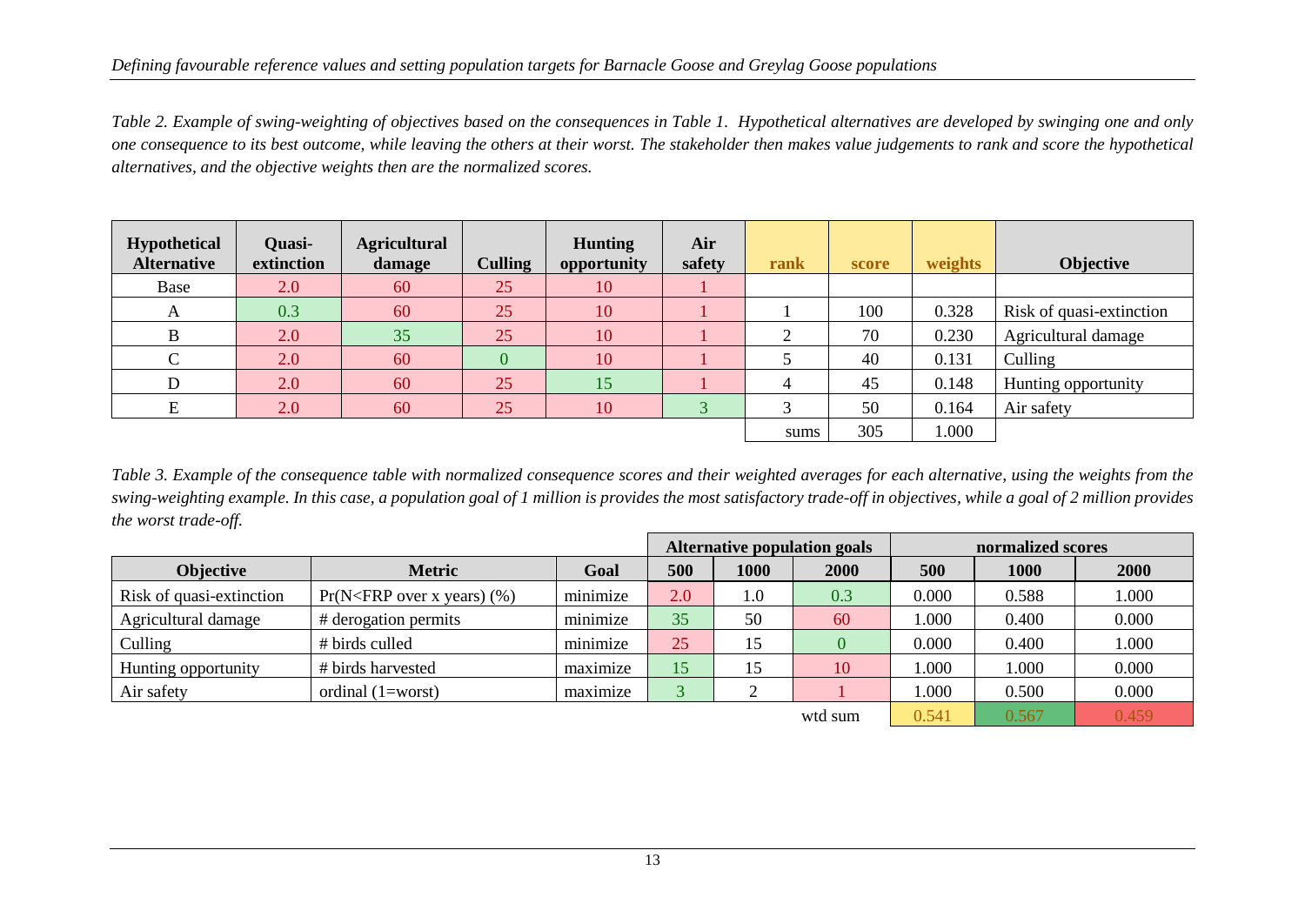*Defining favourable reference values and setting population targets for Barnacle Goose and Greylag Goose populations*

# **Literature Cited**

- **AEWA Technical Committee 2017**. Guidance on the Interpretation of Favourable Conservation Status in the context of setting population targets for AEWA international species action and management plans. Doc AEWA/GGMPWS Inf. 1.3, Adopted March 2017, AEWA, Bonn Germany.
- **BASC, 2014**. The role of societal impacts and ecosystem services in the definition of favourable conservation status. BASC White Paper. BASC, Wrexham, UK. URL: [https://basc.org.uk/wp](https://basc.org.uk/wp-content/uploads/downloads/2014/07/BASC-white-paper-favourable-conservation-status.pdf)[content/uploads/downloads/2014/07/BASC-white-paper-favourable-conservation-status.pdf](https://basc.org.uk/wp-content/uploads/downloads/2014/07/BASC-white-paper-favourable-conservation-status.pdf)
- **Baveco, J.M., D. Kleijn, H.J. de Lange, D.R. Lammertsma, B. Voslamber en Th.C.P. Melman, 2012**. Populatiemodel voor Grauwe Gans; enkele scenarioberekeningen voor aantalsregulatie Grauwe Gans. Wageningen, Alterra, Alterra-rapport 2445. 100 blz.; 24. fig.; 7 tab.; 27 ref.
- **Bijlsma, R.J., Agrillo, E., Attorre, F., Boitani, L., Brunner, A., Evans, P., Foppen, R., Gubbay S., Janssen, J.A.M., van Kleunen, A., Langhout, W., Noordhuis, R., Pacifici, M., Ramírez, I., Rondinini, C., van Roomen, M., Siepel, H. & Winter, H.V. 2018**. Defining and applying the concept of Favourable Reference Values. Technical report for the Service contract No. 07.0202/2015/715107/SER/ENV.B.3 - "Defining and applying the concept of Favourable Reference Values for species and habitats under the EU Birds and Habitats Directives", version February 2018. URL: [https://circabc.europa.eu/sd/a/4251677b-d285-45fd-a789-](https://circabc.europa.eu/sd/a/4251677b-d285-45fd-a789-5f56eeb00b88/TechnicalReportFRVs%20February2018.pdf) [5f56eeb00b88/TechnicalReportFRVs%20February2018.pdf](https://circabc.europa.eu/sd/a/4251677b-d285-45fd-a789-5f56eeb00b88/TechnicalReportFRVs%20February2018.pdf)
- **BirdLife International, 2004**. Birds in Europe: population estimates, trends and conservation status. BirdLife Conservation Series No. 12 (BirdLife International, Cambridge, UK, 2004).
- **BirdLife International 2006**. Position paper of the Birds and Habitats Directives Task Force on the Favourable Conservation Status of Special Protection Areas (SPAs). BirdLife International, Brussels. URL: [https://www.birdlife.org/sites/default/files/bhdtf\\_position\\_2006\\_favourable\\_conservation\\_status](https://www.birdlife.org/sites/default/files/bhdtf_position_2006_favourable_conservation_status_of_spas.pdf) [\\_of\\_spas.pdf](https://www.birdlife.org/sites/default/files/bhdtf_position_2006_favourable_conservation_status_of_spas.pdf)
- **[BirdLife International 2015](http://datazone.birdlife.org/userfiles/file/Species/erlob/EuropeanRedListOfBirds_June2015.pdf)** European Red List of Bird[s. Luxembourg: Office for Official Publications](http://datazone.birdlife.org/userfiles/file/Species/erlob/EuropeanRedListOfBirds_June2015.pdf)  [of the European Communities.](http://datazone.birdlife.org/userfiles/file/Species/erlob/EuropeanRedListOfBirds_June2015.pdf) URL: [http://datazone.birdlife.org/info/euroredlist.](http://datazone.birdlife.org/info/euroredlist)
- **Brambilla, M., Celada, C., & Gustin, M. 2014**. Setting Favourable Habitat Reference Values for breeding birds: general principles and examples for passerine birds. Bird Conservation International, 24(3), 263-271.
- **Brambilla, M., Gustin, M., & Celada, C. 2011**. Defining favourable reference values for bird populations in Italy: setting long-term conservation targets for priority species. Bird Conservation International, 21(1), 107-118.
- **Clemen, R. T. 1996**. Making Hard Decisions: An Introduction to Decision Analysis. 2nd edition. Duxbury Press, Pacific Grove, CA.
- **DG Environment. 2017**. Reporting under Article 17 of the Habitats Directive: Explanatory notes and guidelines for the period 2013-2018. Brussels. Pp 188. URL: [https://circabc.europa.eu/sd/a/d0eb5cef-a216-4cad-8e77-](https://circabc.europa.eu/sd/a/d0eb5cef-a216-4cad-8e77-6e4839a5471d/Reporting%20guidelines%20Article%2017%20final%20May%202017.pdf) [6e4839a5471d/Reporting%20guidelines%20Article%2017%20final%20May%202017.pdf.](https://circabc.europa.eu/sd/a/d0eb5cef-a216-4cad-8e77-6e4839a5471d/Reporting%20guidelines%20Article%2017%20final%20May%202017.pdf)
- **Epstein, Y., J.V. López-Bao & G. Chapron. 2015**. A legal-ecological understanding of Favorable Conservation Status for species in Europe. Conservation Letters 9(2): 81–88.